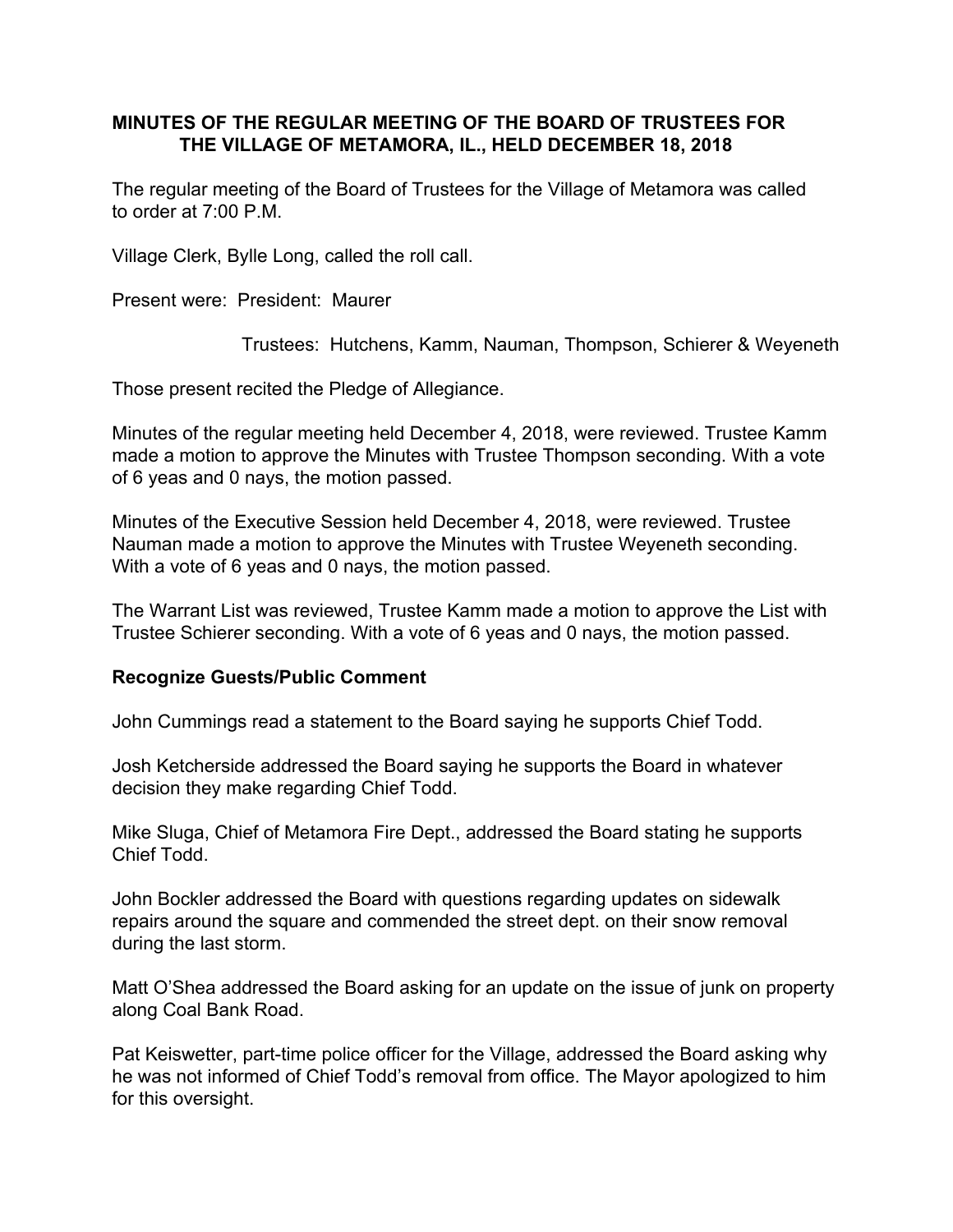# **Mayor's Report**

Mayor Maurer asked the Board to approve the Christmas bonuses for the Village employees. Trustee Kamm made a motion to approve the bonuses, same as last year, \$75 for part-time and \$125 for full time. Trustee Schierer seconded and with a vote of 6 yeas and 0 nays, the motion passed.

He then announced there are 5 people that will be on the ballot in April 2019 for the 3 seats on the Village Board.

The Mayor asked the Board for approval to hire Gordon, Stockman and Waugh to do the fiscal audits for 2019 and 2020. Trustee Hutchens made a motion to approve hiring the firm and Trustee Weyeneth seconded. With a vote of 6 yeas and 0 nays, the motion passed.

# **Attorney's Report**

Attorney Brunton was not in attendance, but Attorney Nancy Rabel was in his place.

First, she presented the 2019 schedule for Board meetings noting the first January date would be changed to Wednesday the  $2^{nd}$  because of the holiday and the first April date would be changed to the  $3<sup>rd</sup>$  because of the election.

Trustee Weyeneth made a motion to approve the schedule with Trustee Kamm seconding. With a vote of 6 yeas and 0 nays, the motion passed.

Next, she presented an Ordinance Authorizing the Submission of a Proposition to the Electors of the Village on the Question of Whether the President, Clerk and Trustees of the Village should be Elected in Non-Partisan Elections.

Trustee Nauman made a motion to approve the Ordinance with Trustee Thompson seconding and with a vote of 6 yeas and 0 nays, the motion passed.

Attorney Rabel stated there would be an Executive Session to discuss personnel. A motion regarding the employment status of the Police Chief / motion to remove Police Chief would be made after the Session and the regular meeting has resumed.

### **Engineer's Report**

Bob Kolhaus gave updates on the following:

- 1. RLF Funding Program and Watermain Project Paperwork mailed on 12/14/18
- 2. Watermain Work at Well sites  $-$  1/<sub>2</sub> completed, should be completed by end of December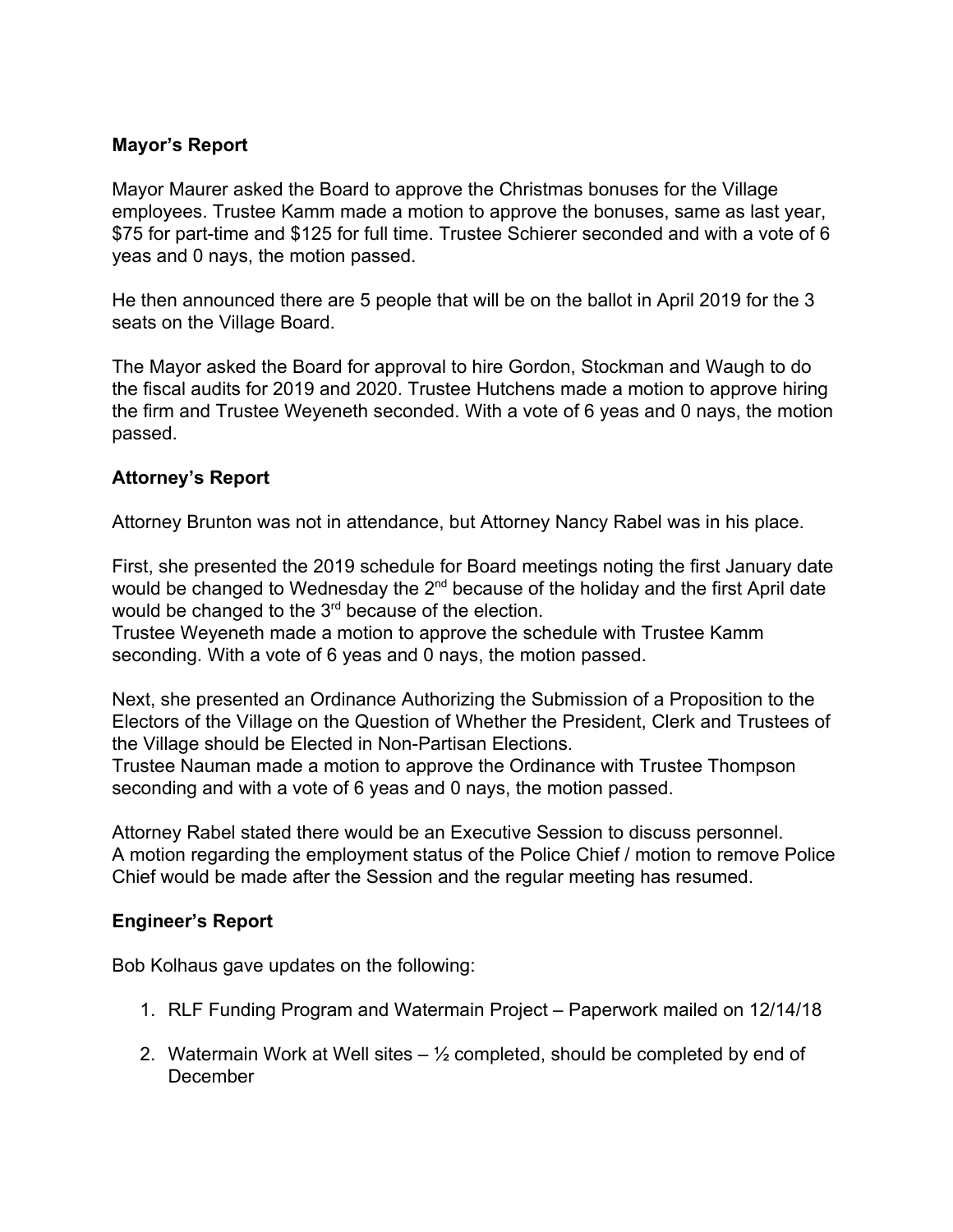## **Treasurer's Report**

Treasurer Garber gave the following report:

CASH BALANCES

Cash balances as of November 30, 2018 decreased \$290,548 about a 5.97% decrease from October 31, 2018

#### MAJOR RECEIPTS

| State of Illinois - Total Taxes         | \$72,203     |
|-----------------------------------------|--------------|
| <b>Woodford County Tax Distribution</b> | \$<br>30,405 |
| <b>MAJOR DISBURSEMENTS</b>              |              |
| Aupperle & Sons Inc                     | \$<br>74,033 |
| Walker Excavating Co. Inc.              | \$<br>52,172 |
| CIT Group, Inc.                         | \$146,159    |
| <b>IFPA</b>                             | \$<br>98,284 |

### INVESTMENTS

The Money Market at Commerce Bank earned an interest rate of .85% on November 30, 2018. Investments at Goodfield State Bank; the Money Sweep Account earned an interest rate of 1% and the Money Market earned an interest rate of .12% on November 30, 2018. Certificate of Deposits with Goodfield State Bank earned a quarterly interest rate of; 1.49% on November 16, 2018, 1.541% on November 19, 2018, and 2.35% on November 22, 2018.

### **Public Works Dept.**

Trustee Nauman had nothing to report.

### **Police/Fire/ESD**

Trustee Kamm said he and Co-Chairman, Trustee Schierer, met with Interim Chief Ford and things were going as well as could be expected.